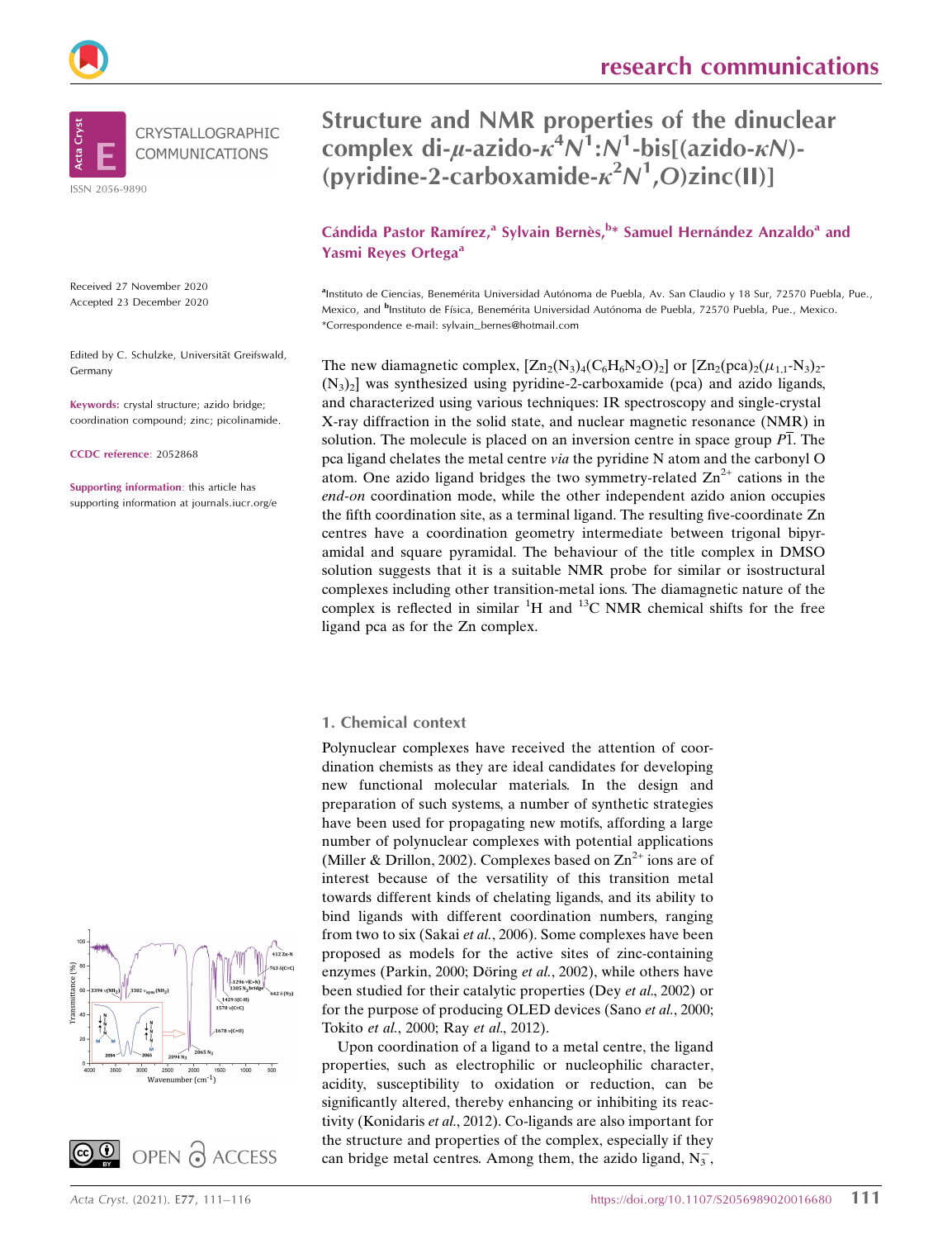# research communications

has been widely used in the building of molecular magnetic materials with a rich diversity of topologies (Ribas *et al.*, 1999; Hong & Chen, 2009). The challenging aspect of  $N_3^-$  is its great coordination flexibility, which turns out to be rather a drawback since structures are poorly predictable. However, the correlation between the structures of polynuclear complexes including azido bridges and their magnetic properties is now well understood (Husain et al., 2012; Yu et al., 2007).

The azido ion can link two or more metal ions in different configurations. The most representative are the end-to-end (EE) mode, in which two terminal N atoms bridge the metals, and the end-on (EO) mode, in which only one terminal N atom is used (Dori & Ziolo, 1973; Mautner et al., 2013). Based on a survey of the CSD (Groom *et al.*, 2016), the prevalence of the EO mode is much higher than the EE mode, by a factor of about ten. Mixed species having both terminal (i.e. nonbridging) and EE/EO bridging azides are known, but are not so common. Several architectures occur depending on whether EE or EO bridges are present, which can be symmetric or asymmetric, single or multiple, and associated or not with other bridges (Goher et al., 2000; Maji et al., 2001).

In this context, our group has paid attention to the synthesis of  $\text{Zn}^{2+}$  complexes including azido ligands, with the aim of using these diamagnetic compounds as NMR probes for other structurally related or analogous complexes. Herein, we report the molecular structure of a dinuclear complex with bridging and non-bridging azido ligands, synthesized with picolinamide, a pyridine derivative with an amido group, suitable for the chelation of transition metals (Đaković et al., 2008).



### 2. Structural commentary

The dinuclear complex  $[Zn_2(N_3)_4(pca)_2]$ , where pca is picolinamide (IUPAC name: pyridine-2-carboxamide), crystallizes in the triclinic space group  $\overline{P1}$ , with the molecule placed on the inversion centre (Fig. 1). The central  $[Zn_2N_2]$  core is thus planar by symmetry, with azido ligand N3/N4/N5 bridging the metal centres in the EO configuration. The double bridge is asymmetric, with  $Zn-N3$  bond lengths of 2.057 (3) and 2.218 (3)  $\AA$  (Table 1). These bond lengths are comparable to those observed in other  $Zn^{2+}$  complexes bearing Schiff bases (Ray et al., 2012; Đaković et al., 2015; Sheng et al., 2014), and are in agreement with IR spectroscopy data (You et al., 2009; Qian & You, 2011). The pca molecule behaves as a  $\kappa^2$ -N,Ochelating ligand, forming a common five-membered metallacycle. This mode of coordination is almost universally found in

| $Zn1-N6$        | 1.991(4)    | $Zn1 - O1$       | 2.119(3)   |
|-----------------|-------------|------------------|------------|
| $Zn1-N1$        | 2.057(3)    | $Zn1 - N3i$      | 2.218(3)   |
| $Zn1 - N3$      | 2.057(3)    |                  |            |
| $N6 - Zn1 - N1$ | 133.42 (14) | $N3 - Zn1 - O1$  | 92.16(12)  |
| $N6 - Zn1 - N3$ | 112.66(15)  | $N6 - Zn1 - N31$ | 94.82 (14) |
| $N1 - Zn1 - N3$ | 113.87(13)  | $N1 - Zn1 - N31$ | 95.16(13)  |
| $N6 - Zn1 - O1$ | 98.33 (13)  | $N3 - Zn1 - N31$ | 80.02 (12) |
| $N1 - Zn1 - O1$ | 77.87(12)   | $O1 - Zn1 - N3i$ | 166.53(12) |
|                 |             |                  |            |

Symmetry code: (i)  $-x + 1, -y + 1, -z + 1$ .

other complexes including pca as ligand: there are very few occurrences of  $\kappa^2$ -N,N-pca ligands reported so far in the CSD. Finally, each Zn centre coordinates one terminal azido ion,  $N6/N7/N8$ , with the short distance  $Zn-N6 = 1.991$  (4) A. Both independent azido ligands are nearly linear, and the bridging azido has a bent coordination with the metal centre. In the dinuclear complex, the  $Zn \cdot \cdot Zn$  separation is 3.2760 (11) Å.

The IR spectrum of the solid shows the stretching modes of coordinated pca ligands (Fig. 2). The band at  $1678 \text{ cm}^{-1}$  is assigned to the  $v_{C}$  o vibration, which is shifted towards lower energy because of the  $C = O$  bond lengthening upon coordination  $\begin{bmatrix} C6 = 01: 1.250 (4) \text{ Å} \end{bmatrix}$ . In contrast, the N-H stretching band of the amide group is not displaced in comparison to the free ligand, indicating that the  $NH<sub>2</sub>$  group does not coordinate to  $\text{Zn}^{2+}$  ions (Konidaris *et al.*, 2012). The medium intensity band at  $1296 \text{ cm}^{-1}$  can be attributed to the  $v_{\text{C--N}}$  vibration in the pyridyl ring. The most useful IR vibrations are those related to azido ligands, which are clearly split over two frequencies, at 2094 and 2065  $cm^{-1}$  (Fig. 2, inset). Based on previous reports in the literature, the former can be assigned to bridging-EO azido ligands and the latter to



#### Figure 1

Molecular structure of the title compound, showing 50% probability displacement ellipsoids for non-H atoms. Non-labelled atoms are generated by the symmetry operation  $1 - x$ ,  $1 - y$ ,  $1 - z$ .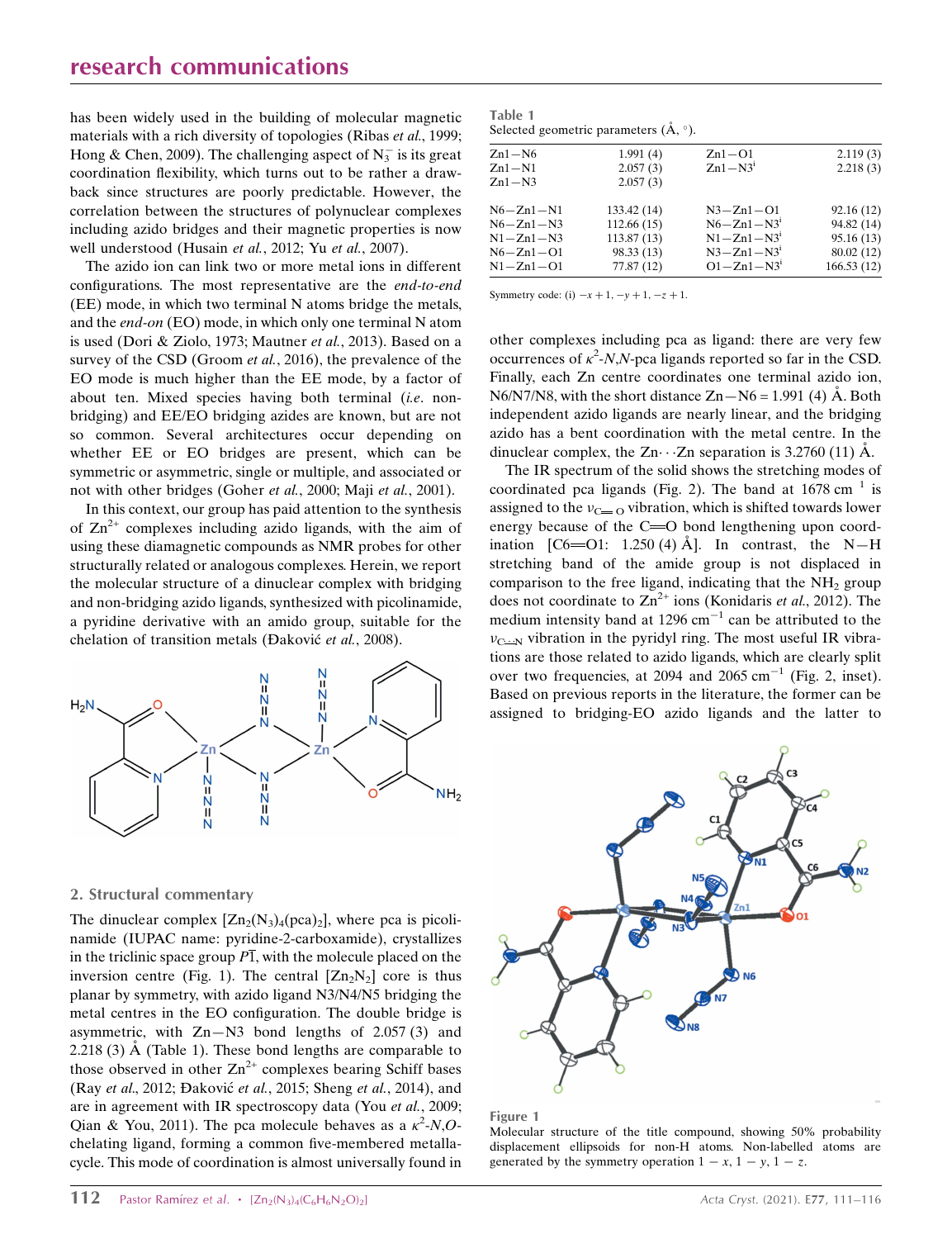

Figure 2

IR spectrum (KBr pellet) of the title complex, with assignment of the main bands. The inset is an expansion of the antisymmetric stretching vibrations for azide groups.

terminal azido ligands (Đaković et al., 2015; Forster & Horrocks, 1966). Similar intensities for these bands are in agreement with the X-ray structure. Finally, Zn—N vibrations give a low-intensity band at 412 cm<sup>-1</sup> (Majumder et al., 2006).

The resulting dinuclear complex has five-coordinate  $\text{Zn}^{2+}$ ions, for which the Addison geometric parameter is  $\tau_5 = 0.55$ , midway between an ideal square-pyramidal ( $\tau_5 = 0$ ) and a trigonal–bipyramidal geometry ( $\tau_5 = 1$ ; Addison *et al.*, 1984). The strain caused by the five-membered metallacycle formed by the pca ligand [bite angle:  $77.87 (12)°$ ], together with the geometric restraint imposed by the central  $[Zn_2N_2]$  ring  $[N3 \text{Zn1}-\text{N3}^{\text{i}}$  angle: 80.02 (12)°] account for the observed trigonal distortion. Such distortion has been observed in other similar dinuclear five-coordinate  $\text{Zn}^{2+}$  complexes bearing both terminal and bridging azido ligands: for nine complexes retrieved from the CSD, the Addison parameter ranges from  $\tau_5 = 0.40$ (Sun & Wang, 2007) to  $\tau_5 = 0.93$  (Wang *et al.*, 2004).

Non-covalent intermolecular interactions are present in the crystal structure. Given that the  $NH<sub>2</sub>$  groups in the pca ligands

| Table 2 |                                                    |
|---------|----------------------------------------------------|
|         | Hydrogen-bond geometry $(\mathring{A}, \degree)$ . |

| $D - H \cdots A$                                  | $D-H$              | $H\cdot\cdot\cdot A$ | $D\cdot\cdot\cdot A$ | $D$ -H $\cdots$ A |
|---------------------------------------------------|--------------------|----------------------|----------------------|-------------------|
| $N2 - H2A \cdots N5^{n}$<br>$N2 - H2B \cdots N8m$ | 0.85(2)<br>0.88(2) | 2.41(3)<br>2.13(2)   | 3.184(5)<br>2.994(5) | 151(4)<br>166(4)  |
|                                                   |                    |                      |                      |                   |

Symmetry codes: (ii)  $-x + 1, -y + 1, -z$ ; (iii)  $x, y + 1, z - 1$ .

are not engaged in coordination, they form instead weak intermolecular  $N-H\cdots N$  hydrogen bonds with terminal N atoms of azide groups (Table 2). These bonds form a 2D framework parallel to plane (100) in the crystal. The molecules are then arranged in such a way that pyridyl rings are stacked in the [100] direction, with an offset face-to-face arrangement characterized by centroid-to-centroid distances for pyridyl rings of 4.702 (3) and 5.141 (3)  $\AA$  along a stack (Fig. 3).

## 3. NMR measurements and chemical shift calculations

Using DMSO- $d_6$  solutions of the free ligand pca and the title complex,  ${}^{1}H$  and  ${}^{13}C$ -NMR spectra were recorded on a Bruker Avance III 500 MHz spectrometer. Computationally, the geometry for the complex was optimized with the BLYP functional (Becke, 1993) and the  $6-31+G(2d,p)$  basis to correlate the experimental structural information, timedependent DFT, and NMR chemical shift estimations. Bond lengths and angles are similar in the DFT-optimized structure and in the X-ray crystal structure, validating the correctness of the calculations (GAUSSIAN09; Frisch et al., 2009). The shielding scales were converted to chemical shift scales by applying reference shielding of 32.0531 and 178.5112 ppm for  ${}^{1}$ H and  ${}^{13}$ C in TMS, respectively.

The  ${}^{1}H$  and  ${}^{13}C$  data of pca together with those of the complex are displayed in Table 3. Moreover,  ${}^{1}H$  and  ${}^{13}C$ chemical shifts were calculated, allowing the assignment of all signals in the experimental spectra (Figs. 4 and 5). The aromatic <sup>1</sup>H spin systems are identified assuming doublet-like signals for H1 and H4, and triplet-like signals for H2 and H3.



#### Figure 3

Part of the crystal structure of the title complex showing the arrangement of N—H $\cdots$ N hydrogen bonds. The proximity between  $\pi$  systems is reflected in the intermolecular C4···C4 separations, as measured using Mercury (Macrae et al., 2020; thin red lines): C4···C4<sup>i</sup> = 3.632 Å, and C4<sup>i</sup>···C4<sup>ii</sup> = 3.414 Å [symmetry codes: (i)  $1 - x$ ,  $2 - y$ ,  $-z$ ; (ii)  $-1 + x$ ,  $y$ ,  $z$ ]. The strongest intermolecular hydrogen bond (Table 2, entry 2) is represented by blue dotted lines.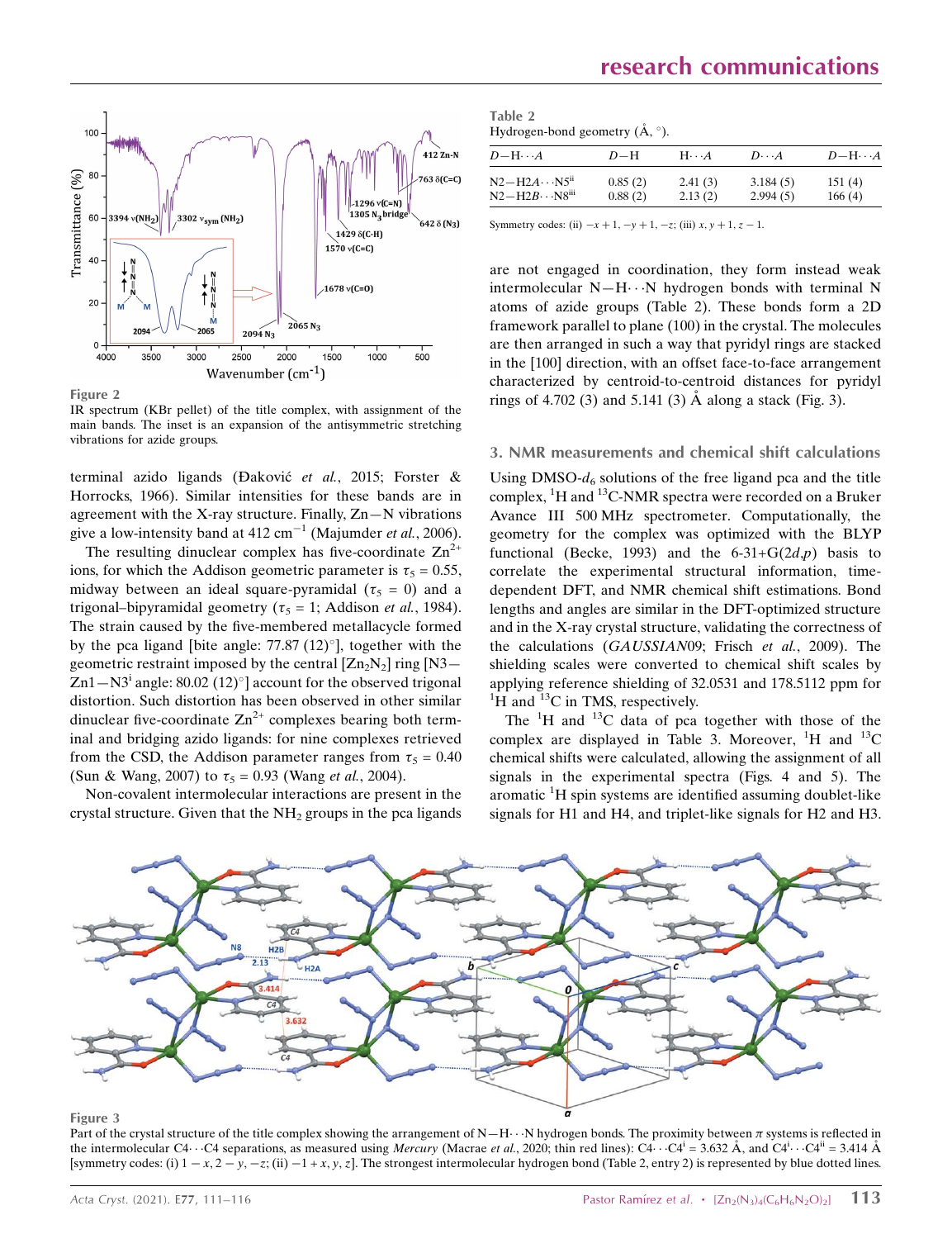#### Table 3

<sup>1</sup>H-NMR (500 MHz) and <sup>13</sup>C-NMR (125 MHz) chemical shifts,  $\delta$  (ppm), and coupling constants  $J_{H-H}$  (Hz), for the ligand pca and the diamagnetic complex  $[Zn_2(N_3)_4(pca)_2]$ , in DMSO- $d_6$ .

|                        | <sup>1</sup> H-NMR (experimental) | $H \cdot \cdot H$ coupling | <sup>1</sup> H-NMR (calculated) | ${}^{13}$ C-NMR (experimental) | ${}^{13}$ C-NMR (calculated) |
|------------------------|-----------------------------------|----------------------------|---------------------------------|--------------------------------|------------------------------|
| Picolinamide           | H4: 8.01                          | $d, J = 7.8$               | H4: 8.18                        | C <sub>4</sub> : 122.36        | C <sub>4</sub> : 127.02      |
|                        | H3: 7.97                          | td, $J = 7.6, 1.7$         | H3: 7.94                        | C3: 138.12                     | C3:142.08                    |
|                        | H <sub>2</sub> : 7.57             | $ddd, J = 7.5, 4.8, 1.3$   | H2: 7.56                        | C2: 126.94                     | C2: 130.65                   |
|                        | H1: 8.61                          | $ddd, J = 4.7$             | H1: 8.68                        | C1: 148.92                     | C1: 153.41                   |
|                        | NH <sub>2</sub> : 8.11, 7.62      | broad s                    | NH <sub>2</sub> : 5.18, 7.66    | C5: 150.66                     | C5: 155.63                   |
|                        |                                   |                            |                                 | C6: 166.55                     | C6: 171.00                   |
| $[Zn_2(N_3)_4(pca)_2]$ | H4: 8.09                          | $d, J = 7.7$               | H4: 8.00                        | C <sub>4</sub> : 122.51        | C <sub>4</sub> : 128.35      |
|                        | H3: 8.03                          | <i>td</i> , $J = 7.6$      | H3: 8.33                        | C3: 138.56                     | C3: 146.74                   |
|                        | H2: 7.64                          | $\boldsymbol{m}$           | H2: 7.92                        | C2: 127.24                     | C2: 134.07                   |
|                        | H1: 8.65                          | $d, J = 4.6$               | H1: 9.08                        | C1: 148.93                     | C1: 154.42                   |
|                        | NH <sub>2</sub> : 8.29, 7.85      | broad s                    | NH <sub>2</sub> : 6.84, 6.13    | C5: 149.81                     | C5: 149.48                   |
|                        |                                   |                            |                                 | C6: 166.53                     | C6: 170.84                   |

The presence of two NH broad signals with short relaxation times is due to the presence of the N and Zn atoms, which are more electronegative than H. The proton signals are slightly deshielded upon complexation, with the magnitude of deshielding decreasing while the distance from the metal centre increases. As seen in Fig. 4, the  $3d^{10}$  cation does not affect the position of the signals very much. The most affected signals are those corresponding to the amide NH groups, which are shifted by *ca* 0.2 ppm and broadened upon coordination. This behaviour is probably related to different hydrogen-bonding schemes involving the  $NH<sub>2</sub>$  group: free pca is strongly stabilized in the solid state by  $R_2^2(8)$  ring motifs (Évora *et al.*, 2012), which are no longer present once the molecule is coordinated to the metal centre. The small influence of the metal centres on NMR properties is confirmed by experimental <sup>13</sup>C-NMR chemical shifts, which are almost identical for pca and the title complex (Fig. 5). However, a broadening is observed for the quaternary carbon atom C5, which is located in the close vicinity of the N and Zn sites, resulting in a very short relaxation time.

These data corroborate that proton chemical shifts for pca are only marginally affected by coordination to a diamagnetic metal centre as  $Zn^{2+}$ . Very different spectra would be expected with paramagnetic centres, such as  $Mn^{2+}$ ,  $Co^{2+}$ , or  $Cu<sup>2+</sup>$ . Most often, NMR spectra are difficult to interpret for these complexes, due to their broad and out of tune signals. However, our NMR data do not allow determination of whether the complex survives as a dimeric compound in solution, and whether the hydrogen bonding scheme observed in the crystal structure is retained in solution.

## 4. Synthesis and crystallization

An aqueous solution of pca (0.122 g, 1.0 mmol in 10 mL) was slowly poured onto an aqueous solution of  $\text{Zn}(\text{SO}_4) \cdot 7\text{H}_2\text{O}$  $(0.287 \text{ g}, 1.0 \text{ mmol in } 10 \text{ mL})$  and an aqueous solution of NaN<sub>3</sub> (0.130 g, 2.0 mmol in 5 mL). After one week at room temperature, colourless crystals formed in the mixture. Yield: 90%. Melting point: 471 K. The complex is soluble in water, DMSO, DMF and ethanol. IR data  $(cm^{-1}, KBr$  pellet): 3394 (amide  $v_{N-H}$ ), 3302 (amide  $v_{symN-H}$ ), 2094, 2065 ( $v_{asymm}(N_3)$ ),



Figure 4

Experimental <sup>1</sup>H-NMR spectra of pca (blue) and  $[Zn_2(N_3)_4(pca)_2]$  (red) in DMSO- $d_6$ . Chemical shifts and coupling constants are given in Table 3.



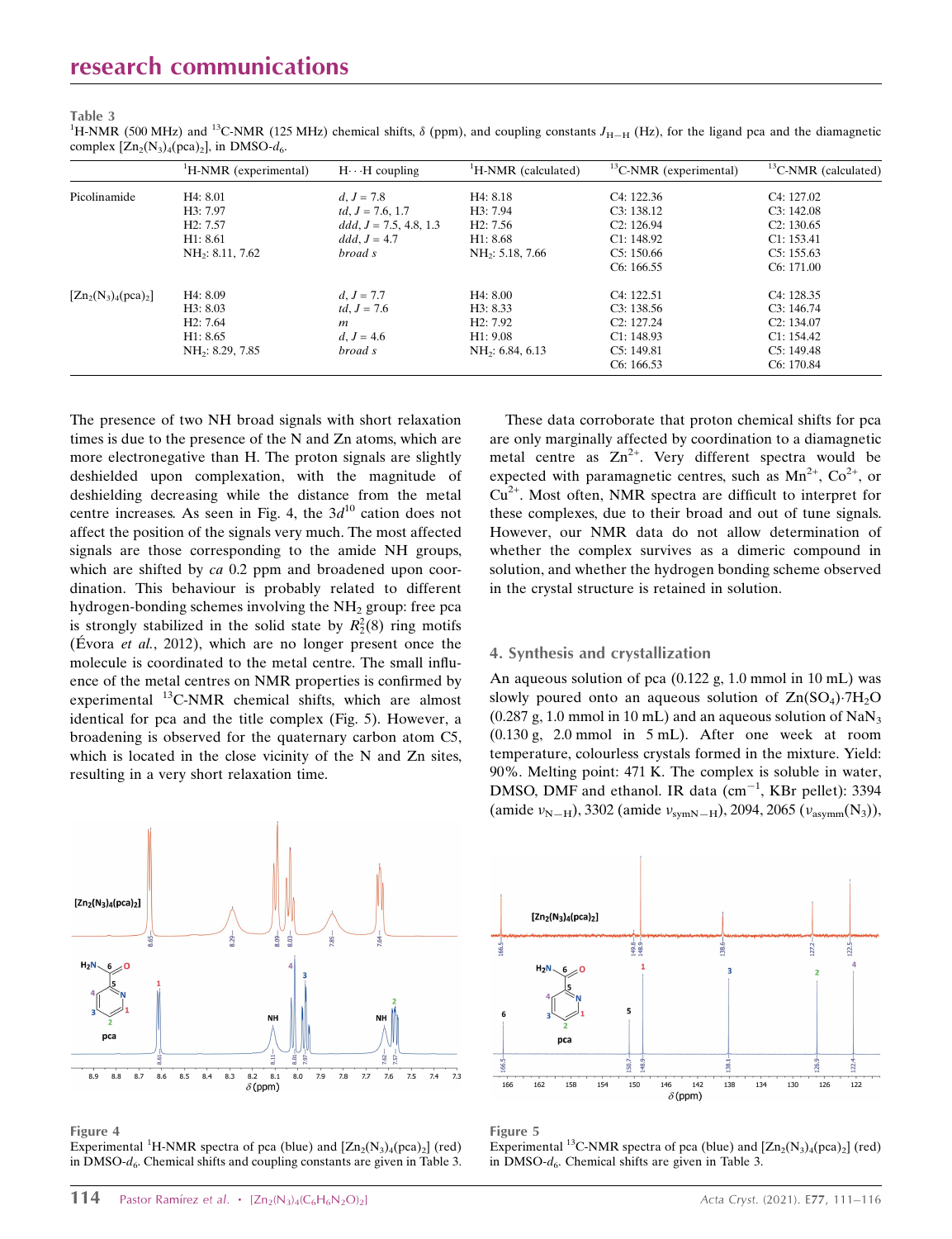Table 4 Experimental details.

| Crystal data                                                                   |                                             |
|--------------------------------------------------------------------------------|---------------------------------------------|
| Chemical formula                                                               | $[Zn_2(N_3)_4(C_6H_6N_2O)_2]$               |
| $M_{\rm r}$                                                                    | 543.12                                      |
| Crystal system, space group                                                    | Triclinic, P1                               |
| Temperature $(K)$                                                              | 295                                         |
| a, b, c (A)                                                                    | $6.7689(8)$ , 8.3283 $(10)$ , 9.4835 $(11)$ |
|                                                                                | 69.942 (9), 75.447 (9), 75.901 (9)          |
| $\begin{array}{l} \alpha,\,\beta,\,\gamma\ (\hat{~})\\ V\ (\AA^3) \end{array}$ | 478.74 (10)                                 |
| Z                                                                              | 1                                           |
| Radiation type                                                                 | Ag <i>Kα</i> , $\lambda$ = 0.56083 Å        |
| $\mu$ (mm <sup>-1</sup> )                                                      | 1.35                                        |
| Crystal size (mm)                                                              | $0.27 \times 0.04 \times 0.03$              |
|                                                                                |                                             |
| Data collection                                                                |                                             |
| Diffractometer                                                                 | Stoe Stadivari                              |
| Absorption correction                                                          | Multi-scan (X-AREA; Stoe & Cie,<br>2018)    |
| $T_{\min}, T_{\max}$                                                           | 0.426, 1.000                                |
| No. of measured, independent and                                               | 11210, 2088, 1344                           |
| observed $[I > 2\sigma(I)]$ reflections                                        |                                             |
| $R_{\rm int}$                                                                  | 0.099                                       |
| $(\sin \theta/\lambda)_{\text{max}}$ $(\text{\AA}^{-1})$                       | 0.639                                       |
|                                                                                |                                             |
| Refinement                                                                     |                                             |
| $R[F^2 > 2\sigma(F^2)], wR(F^2), S$                                            | 0.040, 0.078, 0.80                          |
| No. of reflections                                                             | 2088                                        |
| No. of parameters                                                              | 151                                         |
| No. of restraints                                                              | $\overline{c}$                              |
| H-atom treatment                                                               | H atoms treated by a mixture of             |
|                                                                                | independent and constrained<br>refinement   |
| $\Delta \rho_{\text{max}}$ , $\Delta \rho_{\text{min}}$ (e $\AA^{-3}$ )        | $0.65, -0.52$                               |
|                                                                                |                                             |

Computer programs: X-AREA (Stoe & Cie, 2018), SHELXT2018/2 (Sheldrick, 2015a), SHELXL2018/3 (Sheldrick, 2015b), ORTEP-3 for Windows (Farrugia, 2012), Mercury (Macrae et al., 2020) and publCIF (Westrip, 2010).

1678 ( $v_{\text{C}\rightarrow\text{O}}$ ), 1570 ( $v_{\text{C}\rightarrow\text{C}}$ ), 1296 ( $v_{\text{C}\rightarrow\text{N}}$ ). UV–Vis ( $\lambda_{\text{max}}$ /nm, H<sub>2</sub>O, ca 10<sup>-5</sup> M): 215 ( $\pi \to \pi^*$ ), 264 ( $n \to \pi^*$ ).

### 5. Refinement

Crystal data, data collection and structure refinement details are summarized in Table 4. All C-bound H atoms were placed in calculated positions and refined as riding on their carrier C atoms, while amide H atoms were found in a difference map and refined with free orientation. The geometry of the  $NH<sub>2</sub>$ group was restrained with distance targets  $N-H = 0.87$  (2)  $\AA$ , and isotropic displacement parameters for these H atoms were calculated as  $U_{\text{iso}}(\text{H}) = 1.2 U_{\text{eq}}(\text{N2}).$ 

### Acknowledgements

We are thankful to the Laboratorio Nacional de Supercómputo del Sureste de México for computer time.

## Funding information

Funding for this research was provided by: Vicerrectoría de Investigación y Estudios de Posgrado, Benemérita Universidad Autónoma de Puebla (award No. 100049155-VIEP-2019); Consejo Nacional de Ciencia y Tecnología (award No. 268178; scholarship No. 784569).

#### References

- [Addison, A. W., Rao, T. N., Reedijk, J., van Rijn, J. & Verschoor, G. C.](http://scripts.iucr.org/cgi-bin/cr.cgi?rm=pdfbb&cnor=yz2003&bbid=BB1) (1984). [J. Chem. Soc. Dalton Trans.](http://scripts.iucr.org/cgi-bin/cr.cgi?rm=pdfbb&cnor=yz2003&bbid=BB1) pp. 1349–1356. [Becke, A. D. \(1993\).](http://scripts.iucr.org/cgi-bin/cr.cgi?rm=pdfbb&cnor=yz2003&bbid=BB2) J. Chem. Phys. 98, 5648–5652. Đaković, M., Jazyviński, J. & Popović, Z. (2015). Acta Chim. Slov. 62, [328–336.](http://scripts.iucr.org/cgi-bin/cr.cgi?rm=pdfbb&cnor=yz2003&bbid=BB3) Đaković, M., Popović, Z., Giester, G. & Rajić-Linarić, M. (2008). [Polyhedron](http://scripts.iucr.org/cgi-bin/cr.cgi?rm=pdfbb&cnor=yz2003&bbid=BB4), 27, 210–222. [Dey, M., Rao, C. P., Saarenketo, P., Rissanen, K. & Kolehmainen, E.](http://scripts.iucr.org/cgi-bin/cr.cgi?rm=pdfbb&cnor=yz2003&bbid=BB5) (2002). [Eur. J. Inorg. Chem.](http://scripts.iucr.org/cgi-bin/cr.cgi?rm=pdfbb&cnor=yz2003&bbid=BB5) pp. 2207–2215. [Dori, Z. & Ziolo, R. F. \(1973\).](http://scripts.iucr.org/cgi-bin/cr.cgi?rm=pdfbb&cnor=yz2003&bbid=BB6) Chem. Rev. 73, 247–254. Döring, M., Ciesielski, M., Walter, O. & Görls, H. (2002). Eur. J. Inorg. Chem. [pp. 1615–1621.](http://scripts.iucr.org/cgi-bin/cr.cgi?rm=pdfbb&cnor=yz2003&bbid=BB7) É[vora, A. O. L., Castro, R. A. E., Maria, T. M. R., Rosado, M. T. S.,](http://scripts.iucr.org/cgi-bin/cr.cgi?rm=pdfbb&cnor=yz2003&bbid=BB8) Silva, M. R., Canotilho, J. & Eusébio, M. E. S. (2012). [CrystEngComm](http://scripts.iucr.org/cgi-bin/cr.cgi?rm=pdfbb&cnor=yz2003&bbid=BB8), 14, 8649–8657. [Farrugia, L. J. \(2012\).](http://scripts.iucr.org/cgi-bin/cr.cgi?rm=pdfbb&cnor=yz2003&bbid=BB9) J. Appl. Cryst. 45, 849–854. [Forster, D. & Horrocks, W. D. \(1966\).](http://scripts.iucr.org/cgi-bin/cr.cgi?rm=pdfbb&cnor=yz2003&bbid=BB10) Inorg. Chem. 5, 1510–1514. [Frisch, M. J., Trucks, G. W., Schlegel, H. B., Scuseria, G. E., Robb,](http://scripts.iucr.org/cgi-bin/cr.cgi?rm=pdfbb&cnor=yz2003&bbid=BB11) [M. A., Cheeseman, J. R., Scalmani, G., Barone, V., Mennucci, B.,](http://scripts.iucr.org/cgi-bin/cr.cgi?rm=pdfbb&cnor=yz2003&bbid=BB11) [Petersson, G. A., Nakatsuji, H., Caricato, M., Li, X., Hratchian,](http://scripts.iucr.org/cgi-bin/cr.cgi?rm=pdfbb&cnor=yz2003&bbid=BB11) [H. P., Izmaylov, A. F., Bloino, J., Zheng, G., Sonnenberg, J. L., Hada,](http://scripts.iucr.org/cgi-bin/cr.cgi?rm=pdfbb&cnor=yz2003&bbid=BB11) [M., Ehara, M., Toyota, K., Fukuda, R., Hasegawa, J., Ishida, M.,](http://scripts.iucr.org/cgi-bin/cr.cgi?rm=pdfbb&cnor=yz2003&bbid=BB11) [Nakajima, T., Honda, Y., Kitao, O., Nakai, H., Vreven, T.,](http://scripts.iucr.org/cgi-bin/cr.cgi?rm=pdfbb&cnor=yz2003&bbid=BB11) [Montgomery, J. A. Jr, Peralta, J. E., Ogliaro, F., Bearpark, M.,](http://scripts.iucr.org/cgi-bin/cr.cgi?rm=pdfbb&cnor=yz2003&bbid=BB11) [Heyd, J. J., Brothers, E., Kudin, K. N., Staroverov, V. N., Kobayashi,](http://scripts.iucr.org/cgi-bin/cr.cgi?rm=pdfbb&cnor=yz2003&bbid=BB11) [R., Normand, J., Raghavachari, K., Rendell, A., Burant, J. C.,](http://scripts.iucr.org/cgi-bin/cr.cgi?rm=pdfbb&cnor=yz2003&bbid=BB11) [Iyengar, S. S., Tomasi, J., Cossi, M., Rega, N., Millam, J. M., Klene,](http://scripts.iucr.org/cgi-bin/cr.cgi?rm=pdfbb&cnor=yz2003&bbid=BB11)
- [M., Knox, J. E., Cross, J. B., Bakken, V., Adamo, C., Jaramillo, J.,](http://scripts.iucr.org/cgi-bin/cr.cgi?rm=pdfbb&cnor=yz2003&bbid=BB11) [Gomperts, R., Stratmann, R. E., Yazyev, O., Austin, A. J., Cammi,](http://scripts.iucr.org/cgi-bin/cr.cgi?rm=pdfbb&cnor=yz2003&bbid=BB11) [R., Pomelli, C., Ochterski, J. W., Martin, R. L., Morokuma, K.,](http://scripts.iucr.org/cgi-bin/cr.cgi?rm=pdfbb&cnor=yz2003&bbid=BB11) [Zakrzewski, V. G., Voth, G. A., Salvador, P., Dannenberg, J. J.,](http://scripts.iucr.org/cgi-bin/cr.cgi?rm=pdfbb&cnor=yz2003&bbid=BB11) Dapprich, S., Daniels, A. D., Farkas, O., Foresman, J. B., Ortiz, J. V., [Cioslowski, J. & Fox, D. J. \(2009\).](http://scripts.iucr.org/cgi-bin/cr.cgi?rm=pdfbb&cnor=yz2003&bbid=BB11) GAUSSIAN09.. Revision D.01. [Gaussian Inc., Wallingford, CT, USA. http://www.gaussian.com](http://scripts.iucr.org/cgi-bin/cr.cgi?rm=pdfbb&cnor=yz2003&bbid=BB11)
- [Goher, M. A. S., Cano, J., Journaux, Y., Abu-Youssef, M. A. M.,](http://scripts.iucr.org/cgi-bin/cr.cgi?rm=pdfbb&cnor=yz2003&bbid=BB12) [Mautner, F. A., Escuer, A. & Vicente, R. \(2000\).](http://scripts.iucr.org/cgi-bin/cr.cgi?rm=pdfbb&cnor=yz2003&bbid=BB12) Chem. Eur. J. 6, [778–784.](http://scripts.iucr.org/cgi-bin/cr.cgi?rm=pdfbb&cnor=yz2003&bbid=BB12)
- [Groom, C. R., Bruno, I. J., Lightfoot, M. P. & Ward, S. C. \(2016\).](http://scripts.iucr.org/cgi-bin/cr.cgi?rm=pdfbb&cnor=yz2003&bbid=BB13) Acta Cryst. B72[, 171–179.](http://scripts.iucr.org/cgi-bin/cr.cgi?rm=pdfbb&cnor=yz2003&bbid=BB13)
- [Hong, M.-C. & Chen, L. \(2009\).](http://scripts.iucr.org/cgi-bin/cr.cgi?rm=pdfbb&cnor=yz2003&bbid=BB14) Design and Construction of Coordination Polymers[. Chichester: John Wiley & Sons.](http://scripts.iucr.org/cgi-bin/cr.cgi?rm=pdfbb&cnor=yz2003&bbid=BB14)
- [Husain, A., Turnbull, M. M., Nami, S. A. A., Moheman, A. & Siddiqi,](http://scripts.iucr.org/cgi-bin/cr.cgi?rm=pdfbb&cnor=yz2003&bbid=BB15) K. S. (2012). [J. Coord. Chem.](http://scripts.iucr.org/cgi-bin/cr.cgi?rm=pdfbb&cnor=yz2003&bbid=BB15) 65, 2593–2611.
- [Konidaris, K. F., Polyzou, C. D., Kostakis, G. E., Tasiopoulos, A. J.,](http://scripts.iucr.org/cgi-bin/cr.cgi?rm=pdfbb&cnor=yz2003&bbid=BB16) [Roubeau, O., Teat, S. J., Manessi-Zoupa, E., Powell, A. K. &](http://scripts.iucr.org/cgi-bin/cr.cgi?rm=pdfbb&cnor=yz2003&bbid=BB16) [Perlepes, S. P. \(2012\).](http://scripts.iucr.org/cgi-bin/cr.cgi?rm=pdfbb&cnor=yz2003&bbid=BB16) Dalton Trans. 41, 2862–2865.
- [Macrae, C. F., Sovago, I., Cottrell, S. J., Galek, P. T. A., McCabe, P.,](http://scripts.iucr.org/cgi-bin/cr.cgi?rm=pdfbb&cnor=yz2003&bbid=BB17) [Pidcock, E., Platings, M., Shields, G. P., Stevens, J. S., Towler, M. &](http://scripts.iucr.org/cgi-bin/cr.cgi?rm=pdfbb&cnor=yz2003&bbid=BB17) [Wood, P. A. \(2020\).](http://scripts.iucr.org/cgi-bin/cr.cgi?rm=pdfbb&cnor=yz2003&bbid=BB17) J. Appl. Cryst. 53, 226–235.
- [Maji, T. K., Mukherjee, P. S., Chaudhuri, N. R., Mostafa, G., Mallah, T.](http://scripts.iucr.org/cgi-bin/cr.cgi?rm=pdfbb&cnor=yz2003&bbid=BB18) [& Cano-Boquera, J. \(2001\).](http://scripts.iucr.org/cgi-bin/cr.cgi?rm=pdfbb&cnor=yz2003&bbid=BB18) Chem. Commun. pp. 1012–1013.
- [Majumder, A., Rosair, G. M., Mallick, A., Chattopadhyay, N. & Mitra,](http://scripts.iucr.org/cgi-bin/cr.cgi?rm=pdfbb&cnor=yz2003&bbid=BB19) S. (2006). Polyhedron, 25[, 1753–1762.](http://scripts.iucr.org/cgi-bin/cr.cgi?rm=pdfbb&cnor=yz2003&bbid=BB19)
- Mautner, F. A., Louka, F. R., Hofer, J., Spell, M., Lefèvre, A., [Guilbeau, A. E. & Massoud, S. S. \(2013\).](http://scripts.iucr.org/cgi-bin/cr.cgi?rm=pdfbb&cnor=yz2003&bbid=BB20) Cryst. Growth Des. 13, [4518–4525.](http://scripts.iucr.org/cgi-bin/cr.cgi?rm=pdfbb&cnor=yz2003&bbid=BB20)
- Miller, J. S. & Drillon, M. (2002). [Magnetism: Molecules to Materials](http://scripts.iucr.org/cgi-bin/cr.cgi?rm=pdfbb&cnor=yz2003&bbid=BB21). [Weinheim: Wiley-VCH.](http://scripts.iucr.org/cgi-bin/cr.cgi?rm=pdfbb&cnor=yz2003&bbid=BB21)
- [Parkin, G. \(2000\).](http://scripts.iucr.org/cgi-bin/cr.cgi?rm=pdfbb&cnor=yz2003&bbid=BB22) Chem. Commun. pp. 1971–1985.
- [Qian, H.-Y. & You, Z.-L. \(2011\).](http://scripts.iucr.org/cgi-bin/cr.cgi?rm=pdfbb&cnor=yz2003&bbid=BB23) J. Chem. Crystallogr. 41, 1593– [1597.](http://scripts.iucr.org/cgi-bin/cr.cgi?rm=pdfbb&cnor=yz2003&bbid=BB23)
- [Ray, S., Konar, S., Jana, A., Jana, S., Patra, A., Chatterjee, S., Golen,](http://scripts.iucr.org/cgi-bin/cr.cgi?rm=pdfbb&cnor=yz2003&bbid=BB24) [J. A., Rheingold, A. L., Mandal, S. S. & Kar, S. K. \(2012\).](http://scripts.iucr.org/cgi-bin/cr.cgi?rm=pdfbb&cnor=yz2003&bbid=BB24) [Polyhedron](http://scripts.iucr.org/cgi-bin/cr.cgi?rm=pdfbb&cnor=yz2003&bbid=BB24), 33, 82–89.
- Ribas, J., Escuer, A., Monfort, M., Vicente, R., Cortés, R., Lezama, L. & Rojo, T. (1999). [Coord. Chem. Rev.](http://scripts.iucr.org/cgi-bin/cr.cgi?rm=pdfbb&cnor=yz2003&bbid=BB25) 193–195, 1027–1068.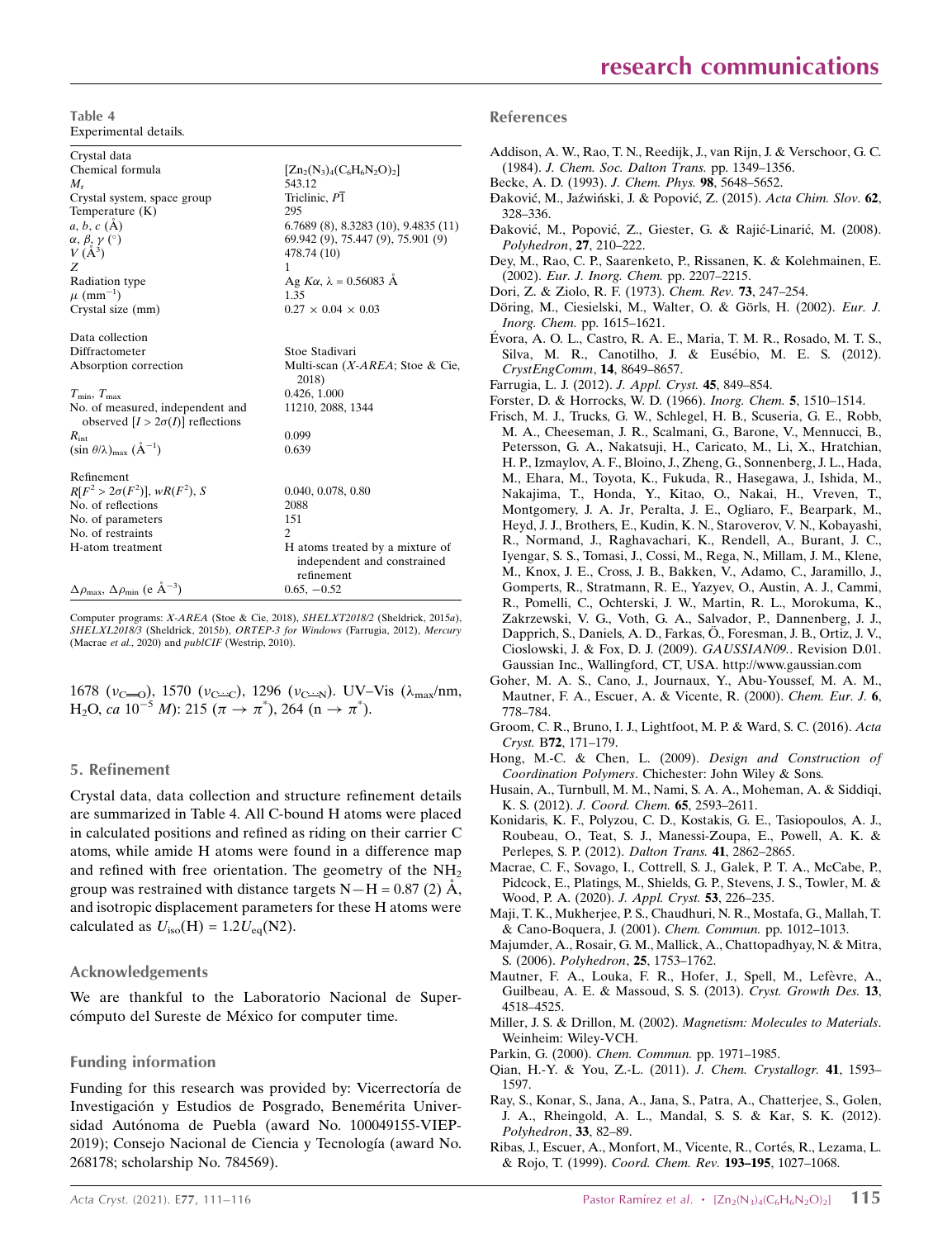- [Sakai, K., Imakubo, T., Ichikawa, M. & Taniguchi, Y. \(2006\).](http://scripts.iucr.org/cgi-bin/cr.cgi?rm=pdfbb&cnor=yz2003&bbid=BB36) Dalton Trans. [pp. 881–883.](http://scripts.iucr.org/cgi-bin/cr.cgi?rm=pdfbb&cnor=yz2003&bbid=BB36)
- [Sano, T., Nishio, Y., Hamada, Y., Takahashi, H., Usuki, T. & Shibata,](http://scripts.iucr.org/cgi-bin/cr.cgi?rm=pdfbb&cnor=yz2003&bbid=BB27) K. (2000). [J. Mater. Chem.](http://scripts.iucr.org/cgi-bin/cr.cgi?rm=pdfbb&cnor=yz2003&bbid=BB27) 10, 157–161.
- [Sheldrick, G. M. \(2015](http://scripts.iucr.org/cgi-bin/cr.cgi?rm=pdfbb&cnor=yz2003&bbid=BB28)a). Acta Cryst. A71, 3–8.
- [Sheldrick, G. M. \(2015](http://scripts.iucr.org/cgi-bin/cr.cgi?rm=pdfbb&cnor=yz2003&bbid=BB29)b). Acta Cryst. C71, 3–8.
- [Sheng, G.-H., Cheng, X.-S., You, Z.-L. & Zhu, H.-L. \(2014\).](http://scripts.iucr.org/cgi-bin/cr.cgi?rm=pdfbb&cnor=yz2003&bbid=BB30) J. Struct. Chem. 55[, 1106–1110.](http://scripts.iucr.org/cgi-bin/cr.cgi?rm=pdfbb&cnor=yz2003&bbid=BB30)
- Stoe & Cie (2018). X-AREA and X-RED32[. Stoe & Cie, Darmstadt,](http://scripts.iucr.org/cgi-bin/cr.cgi?rm=pdfbb&cnor=yz2003&bbid=BB31) [Germany.](http://scripts.iucr.org/cgi-bin/cr.cgi?rm=pdfbb&cnor=yz2003&bbid=BB31)
- [Sun, J.-Y. & Wang, X.-X. \(2007\).](http://scripts.iucr.org/cgi-bin/cr.cgi?rm=pdfbb&cnor=yz2003&bbid=BB32) Acta Cryst. E63, m1140–m1141.
- [Tokito, S., Noda, K., Tanaka, H., Taga, Y. & Tsutsui, T. \(2000\).](http://scripts.iucr.org/cgi-bin/cr.cgi?rm=pdfbb&cnor=yz2003&bbid=BB33) Synth. Met. 111–112[, 393–396.](http://scripts.iucr.org/cgi-bin/cr.cgi?rm=pdfbb&cnor=yz2003&bbid=BB33)
- [Wang, L.-Y., Zhang, C.-X., Liao, D.-Z., Jiang, Z.-H. & Yan, S. P.](http://scripts.iucr.org/cgi-bin/cr.cgi?rm=pdfbb&cnor=yz2003&bbid=BB34) (2004). [Chin. J. Struct. Chem.](http://scripts.iucr.org/cgi-bin/cr.cgi?rm=pdfbb&cnor=yz2003&bbid=BB34) 23, 171–175.
- [Westrip, S. P. \(2010\).](http://scripts.iucr.org/cgi-bin/cr.cgi?rm=pdfbb&cnor=yz2003&bbid=BB35) J. Appl. Cryst. 43, 920–925.
- [You, Z.-L., Hou, P., Ni, L.-L. & Chen, S. \(2009\).](http://scripts.iucr.org/cgi-bin/cr.cgi?rm=pdfbb&cnor=yz2003&bbid=BB36) Inorg. Chem. Commun. 12[, 444–446.](http://scripts.iucr.org/cgi-bin/cr.cgi?rm=pdfbb&cnor=yz2003&bbid=BB36)
- [Yu, M.-M., Ni, Z.-H., Zhao, C.-C., Cui, A.-L. & Kou, H.-Z. \(2007\).](http://scripts.iucr.org/cgi-bin/cr.cgi?rm=pdfbb&cnor=yz2003&bbid=BB37) [Eur. J. Inorg. Chem.](http://scripts.iucr.org/cgi-bin/cr.cgi?rm=pdfbb&cnor=yz2003&bbid=BB37) pp. 5670–5676.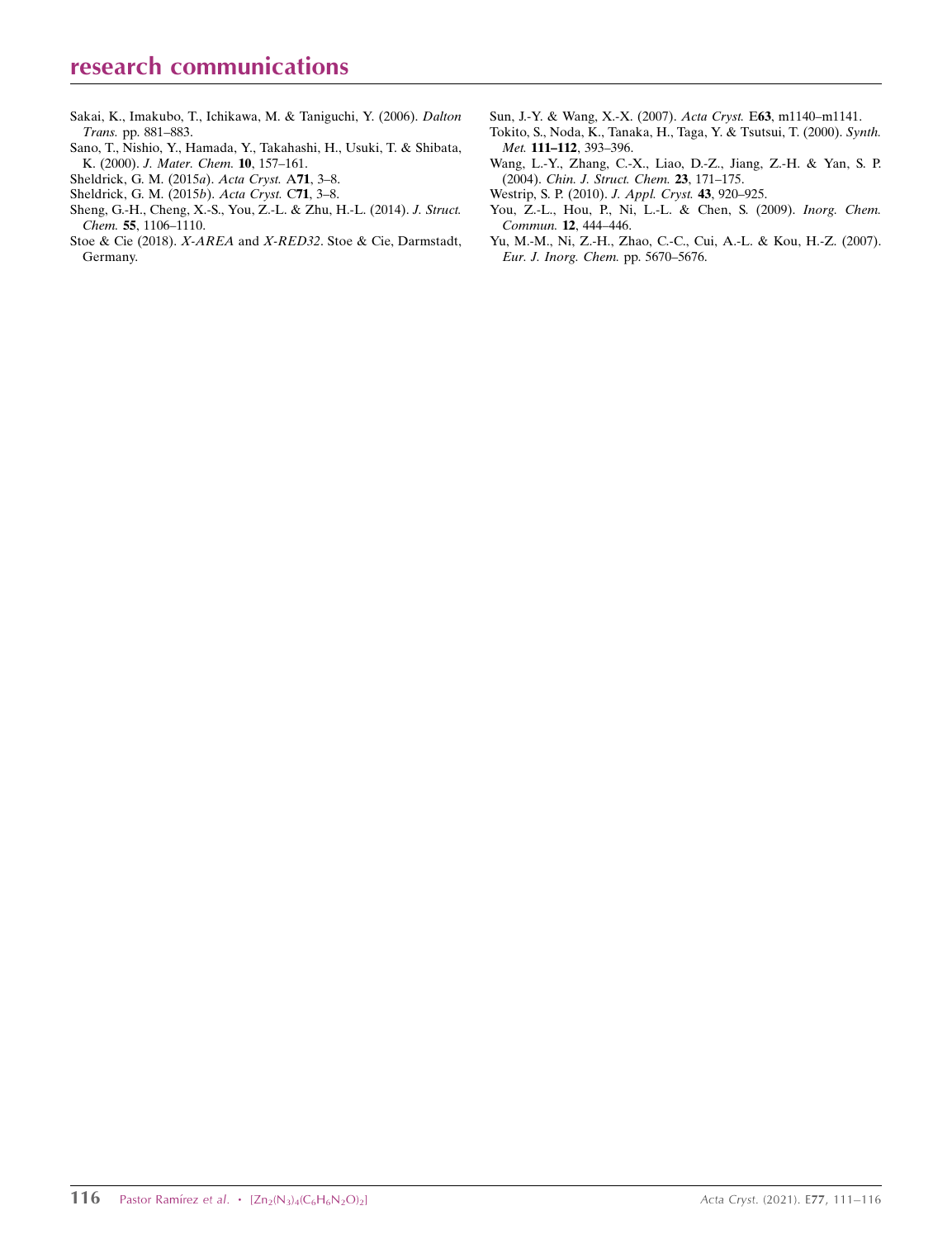# **supporting information**

# *Acta Cryst.* (2021). E**77**, 111-116 [https://doi.org/10.1107/S2056989020016680]

# **Structure and NMR properties of the dinuclear complex di-***µ***-azido-***κ***<sup>4</sup>** *N***1 :***N***<sup>1</sup> -bis- [(azido-***κN***)(pyridine-2-carboxamide-***κ***<sup>2</sup>** *N***1 ,***O***)zinc(II)]**

# **Cándida Pastor Ramírez, Sylvain Bernès, Samuel Hernández Anzaldo and Yasmi Reyes Ortega**

## **Computing details**

Data collection: *X*-*AREA* (Stoe & Cie, 2018); cell refinement: *X*-*AREA* (Stoe & Cie, 2018); data reduction: *X*-*AREA* (Stoe & Cie, 2018); program(s) used to solve structure: *SHELXT2018/2* (Sheldrick, 2015a); program(s) used to refine structure: *SHELXL2018/3* (Sheldrick, 2015b); molecular graphics: *ORTEP*-*3 for Windows* (Farrugia, 2012) and *Mercury* (Macrae *et al.*, 2020); software used to prepare material for publication: *publCIF* (Westrip, 2010).

Di- $\mu$ -azido- $\kappa^4 N^1$ : $N^1$ -bis[(azido- $\kappa N$ )(pyridine-2-carboxamide- $\kappa^2 N^1$ ,O)zinc(II)]

## *Crystal data*

 $[Zn_2(N_3)_4(C_6H_6N_2O)_2]$  $M_r = 543.12$ Triclinic, *P*1  $a = 6.7689(8)$  Å  $b = 8.3283(10)$  Å  $c = 9.4835(11)$  Å  $\alpha$  = 69.942 (9)<sup>o</sup>  $\beta$  = 75.447 (9)<sup>o</sup>  $γ = 75.901(9)°$  $V = 478.74$  (10) Å<sup>3</sup>  $Z = 1$ 

## *Data collection*

Stoe Stadivari diffractometer Radiation source: Sealed X-ray tube, Axo Astixf Microfocus source Graded multilayer mirror monochromator Detector resolution: 5.81 pixels mm<sup>-1</sup> *ω* scans Absorption correction: multi-scan (X-AREA; Stoe & Cie, 2018)

## *Refinement*

Refinement on *F*<sup>2</sup> Least-squares matrix: full  $R[F^2 > 2\sigma(F^2)] = 0.040$  $wR(F^2) = 0.078$  $S = 0.80$ 2088 reflections 151 parameters 2 restraints

 $F(000) = 272$  $D_x = 1.884$  Mg m<sup>-3</sup> Melting point: 471 K Ag *Ka* radiation,  $\lambda = 0.56083$  Å Cell parameters from 6594 reflections  $\theta$  = 2.5–22.2°  $\mu = 1.35$  mm<sup>-1</sup>  $T = 295$  K Needle, colourless  $0.27 \times 0.04 \times 0.03$  mm

 $T_{\text{min}} = 0.426$ ,  $T_{\text{max}} = 1.000$ 11210 measured reflections 2088 independent reflections 1344 reflections with  $I > 2\sigma(I)$  $R_{\text{int}} = 0.099$  $\theta_{\text{max}} = 21.0^{\circ}, \theta_{\text{min}} = 2.5^{\circ}$  $h = -8 \rightarrow 8$  $k = -10 \rightarrow 10$ *l* = −11→12

0 constraints Primary atom site location: dual Secondary atom site location: difference Fourier map Hydrogen site location: mixed H atoms treated by a mixture of independent and constrained refinement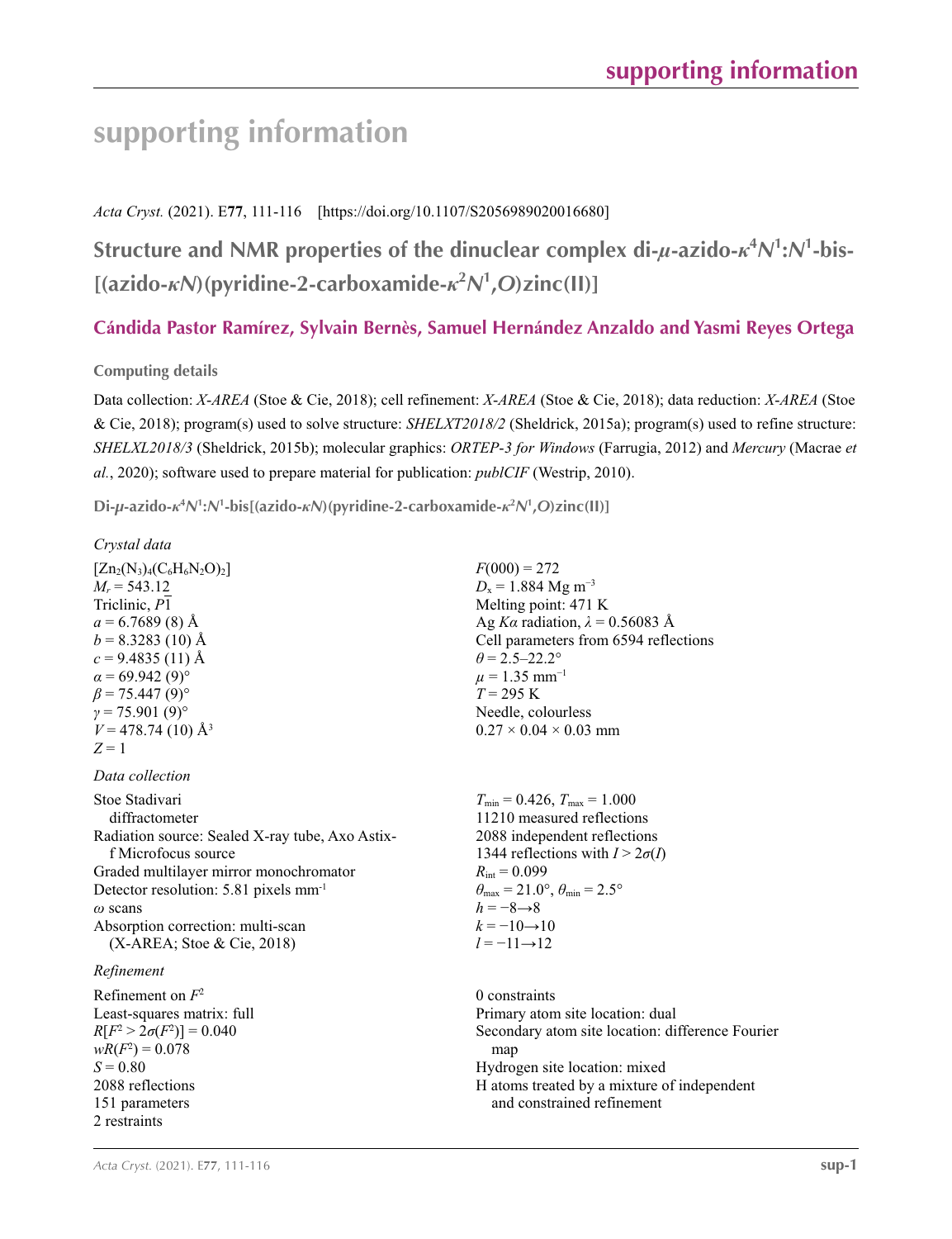| $w = 1/[\sigma^2(F_0^2) + (0.0255P)^2]$ | $\Delta\rho_{\rm max} = 0.65$ e Å <sup>-3</sup>  |
|-----------------------------------------|--------------------------------------------------|
| where $P = (F_o^2 + 2F_c^2)/3$          | $\Delta\rho_{\rm min}$ = -0.52 e Å <sup>-3</sup> |
| $(\Delta/\sigma)_{\text{max}}$ < 0.001  |                                                  |

|                | $\boldsymbol{x}$ | $\mathcal{Y}$ | $\boldsymbol{Z}$ | $U_{\rm iso}*/U_{\rm eq}$ |  |
|----------------|------------------|---------------|------------------|---------------------------|--|
| Zn1            | 0.71118(8)       | 0.52257(7)    | 0.37011(6)       | 0.03385(16)               |  |
| O <sub>1</sub> | 0.7775(4)        | 0.5513(4)     | 0.1331(3)        | 0.0381(7)                 |  |
| N1             | 0.7228(5)        | 0.7831(4)     | 0.2758(4)        | 0.0297(8)                 |  |
| N2             | 0.8242(6)        | 0.7454(5)     | $-0.1008(4)$     | 0.0412(9)                 |  |
| H2A            | 0.859(6)         | 0.663(4)      | $-0.141(5)$      | $0.049*$                  |  |
| H2B            | 0.827(7)         | 0.852(3)      | $-0.164(4)$      | $0.049*$                  |  |
| N <sub>3</sub> | 0.4244(5)        | 0.4627(5)     | 0.3951(4)        | 0.0346(8)                 |  |
| N <sub>4</sub> | 0.3234(5)        | 0.5162(4)     | 0.2967(4)        | 0.0378(9)                 |  |
| N <sub>5</sub> | 0.2268(6)        | 0.5678(5)     | 0.2013(4)        | 0.0562(12)                |  |
| N <sub>6</sub> | 0.9229(5)        | 0.3132(5)     | 0.4351(4)        | 0.0430(9)                 |  |
| N7             | 0.8669(5)        | 0.1971(5)     | 0.5432(4)        | 0.0390(9)                 |  |
| N8             | 0.8183(7)        | 0.0821(5)     | 0.6474(5)        | 0.0589(12)                |  |
| C <sub>1</sub> | 0.6936(6)        | 0.8957(6)     | 0.3551(5)        | 0.0366(10)                |  |
| H1             | 0.678297         | 0.853763      | 0.460923         | $0.044*$                  |  |
| C <sub>2</sub> | 0.6855(7)        | 1.0727(6)     | 0.2841(5)        | 0.0419(11)                |  |
| H2             | 0.667083         | 1.147761      | 0.341574         | $0.050*$                  |  |
| C <sub>3</sub> | 0.7048(6)        | 1.1356(6)     | 0.1285(5)        | 0.0413(11)                |  |
| H <sub>3</sub> | 0.696926         | 1.254022      | 0.079321         | $0.050*$                  |  |
| C4             | 0.7364(6)        | 1.0207(5)     | 0.0448(5)        | 0.0347(10)                |  |
| H <sub>4</sub> | 0.750748         | 1.060098      | $-0.061039$      | $0.042*$                  |  |
| C <sub>5</sub> | 0.7458(6)        | 0.8456(5)     | 0.1235(4)        | 0.0290(9)                 |  |
| C6             | 0.7848(6)        | 0.7035(5)     | 0.0490(5)        | 0.0303(9)                 |  |

*Fractional atomic coordinates and isotropic or equivalent isotropic displacement parameters (Å<sup>2</sup>)* 

```
Atomic displacement parameters (Å2
)
```

|                | $U^{11}$   | $L^{22}$   | $\mathcal{I}^{\beta 3}$ | $U^{12}$      | $U^{13}$      | $L^{23}$      |
|----------------|------------|------------|-------------------------|---------------|---------------|---------------|
| Zn1            | 0.0414(3)  | 0.0265(3)  | 0.0289(3)               | $-0.0046(2)$  | $-0.0060(2)$  | $-0.0036(2)$  |
| O <sub>1</sub> | 0.0548(19) | 0.0256(16) | 0.0287(16)              | $-0.0070(14)$ | $-0.0027(13)$ | $-0.0050(13)$ |
| N1             | 0.0309(18) | 0.0261(19) | 0.0302(19)              | $-0.0045(15)$ | $-0.0083(14)$ | $-0.0043(15)$ |
| N <sub>2</sub> | 0.066(3)   | 0.028(2)   | 0.027(2)                | $-0.005(2)$   | $-0.0079(18)$ | $-0.0076(17)$ |
| N <sub>3</sub> | 0.044(2)   | 0.043(2)   | 0.0190(18)              | $-0.0124(18)$ | $-0.0077(16)$ | $-0.0078(16)$ |
| N <sub>4</sub> | 0.049(2)   | 0.024(2)   | 0.038(2)                | $-0.0150(17)$ | $-0.0050(18)$ | $-0.0025(17)$ |
| N <sub>5</sub> | 0.075(3)   | 0.056(3)   | 0.043(2)                | $-0.015(2)$   | $-0.033(2)$   | $-0.003(2)$   |
| N <sub>6</sub> | 0.043(2)   | 0.031(2)   | 0.040(2)                | 0.0021(17)    | $-0.0037(17)$ | $-0.0019(18)$ |
| N7             | 0.041(2)   | 0.034(2)   | 0.038(2)                | 0.0014(18)    | $-0.0099(17)$ | $-0.0098(18)$ |
| N8             | 0.075(3)   | 0.036(2)   | 0.049(3)                | $-0.012(2)$   | $-0.012(2)$   | 0.010(2)      |
| C <sub>1</sub> | 0.046(3)   | 0.036(3)   | 0.030(2)                | $-0.004(2)$   | $-0.0099(19)$ | $-0.012(2)$   |
| C <sub>2</sub> | 0.051(3)   | 0.032(3)   | 0.047(3)                | $-0.009(2)$   | $-0.011(2)$   | $-0.015(2)$   |
| C <sub>3</sub> | 0.046(3)   | 0.029(2)   | 0.045(3)                | $-0.009(2)$   | $-0.006(2)$   | $-0.007(2)$   |
| C <sub>4</sub> | 0.040(2)   | 0.027(2)   | 0.032(2)                | $-0.0039(19)$ | $-0.0071(19)$ | $-0.0024(19)$ |
| C <sub>5</sub> | 0.027(2)   | 0.028(2)   | 0.030(2)                | $-0.0026(17)$ | $-0.0039(17)$ | $-0.0070(18)$ |
| C <sub>6</sub> | 0.027(2)   | 0.031(2)   | 0.030(2)                | $-0.0026(18)$ | $-0.0058(17)$ | $-0.0056(19)$ |
|                |            |            |                         |               |               |               |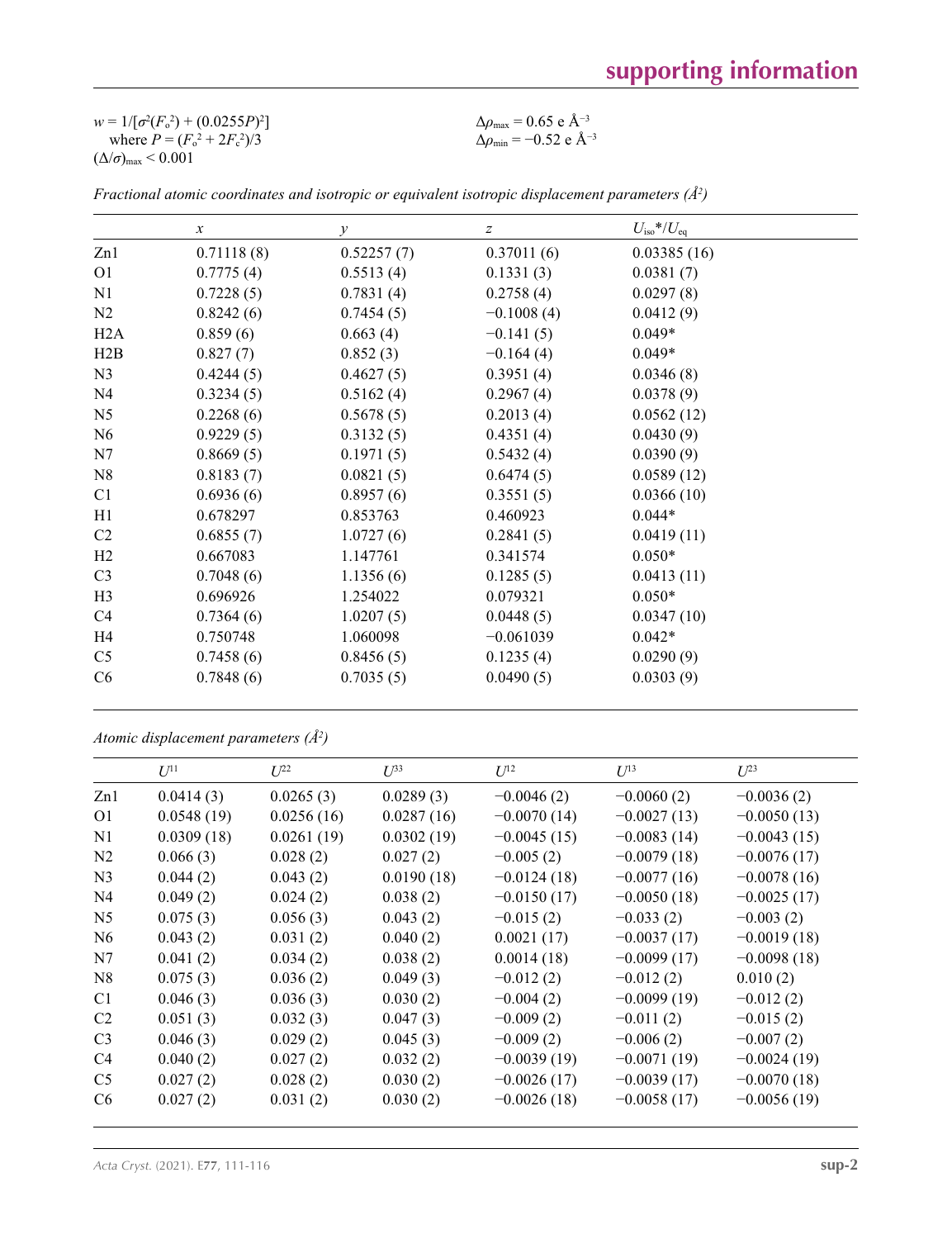*Geometric parameters (Å, º)*

| $Zn1 - N6$                   | 1.991(4)    | $N4 - N5$            | 1.151(4)    |
|------------------------------|-------------|----------------------|-------------|
| $Zn1 - N1$                   | 2.057(3)    | $N6 - N7$            | 1.197(5)    |
| $Zn1 - N3$                   | 2.057(3)    | $N7 - N8$            | 1.159(5)    |
| $Zn1 - O1$                   | 2.119(3)    | $C1-C2$              | 1.389(6)    |
| $Zn1 - N3$                   | 2.218(3)    | $Cl-H1$              | 0.9300      |
| $O1-C6$                      | 1.250(4)    | $C2-C3$              | 1.370(6)    |
| $N1 - C5$                    | 1.339(5)    | $C2-H2$              | 0.9300      |
| $N1 - C1$                    | 1.342(5)    | $C3-C4$              | 1.388(6)    |
| $N2-C6$                      | 1.314(5)    | $C3-H3$              | 0.9300      |
| $N2-H2A$                     | 0.852(19)   | $C4 - C5$            | 1.385(5)    |
| $N2 - H2B$                   | 0.884(19)   | $C4 - H4$            | 0.9300      |
| $N3 - N4$                    | 1.193(4)    | $C5-C6$              | 1.515(5)    |
| $N6 - Zn1 - N1$              | 133.42(14)  | $N7 - N6 - Zn1$      | 117.3(3)    |
| $N6 - Zn1 - N3$              | 112.66(15)  | $N8 - N7 - N6$       | 178.1(5)    |
| $N1 - Zn1 - N3$              | 113.87(13)  | $N1-C1-C2$           | 122.1(4)    |
| $N6 - Zn1 - O1$              | 98.33 (13)  | $N1-C1-H1$           | 119.0       |
| $N1 - Zn1 - O1$              | 77.87 (12)  | $C2-C1-H1$           | 119.0       |
| $N3 - Zn1 - O1$              | 92.16(12)   | $C3-C2-C1$           | 119.2(4)    |
| $N6 - Zn1 - N3$              | 94.82 (14)  | $C3-C2-H2$           | 120.4       |
| $N1 - Zn1 - N3$              | 95.16 (13)  | $C1-C2-H2$           | 120.4       |
| $N3 - Zn1 - N3$              | 80.02 (12)  | $C2-C3-C4$           | 119.3(4)    |
| $O1 - Zn1 - N3$              | 166.53(12)  | $C2-C3-H3$           | 120.3       |
| $C6 - O1 - Zn1$              | 114.5(3)    | $C4-C3-H3$           | 120.3       |
| $C5 - N1 - C1$               | 118.1(4)    | $C5-C4-C3$           | 118.1(4)    |
| $C5 - N1 - Zn1$              | 116.5(3)    | $C5-C4-H4$           | 121.0       |
| $Cl-M1-Zn1$                  | 125.2(3)    | $C3-C4-H4$           | 121.0       |
| $C6 - N2 - H2A$              | 117(3)      | $N1-C5-C4$           | 123.1(4)    |
| $C6 - N2 - H2B$              | 125(3)      | $N1-C5-C6$           | 112.3(3)    |
| $H2A - N2 - H2B$             | 117(4)      | $C4-C5-C6$           | 124.6(4)    |
| $N4 - N3 - Zn1$              | 123.8(3)    | $O1 - C6 - N2$       | 122.8(4)    |
| $N4 - N3 - Zn1$ <sup>i</sup> | 121.5(3)    | $O1 - C6 - C5$       | 118.5(4)    |
| $Zn1 - N3 - Zn1$             | 99.98 (12)  | $N2-C6-C5$           | 118.7(4)    |
| $N5 - N4 - N3$               | 179.7(5)    |                      |             |
| $C5 - N1 - C1 - C2$          | 0.4(6)      | $C3-C4-C5-N1$        | 1.1(6)      |
| $Zn1 - N1 - C1 - C2$         | $-174.2(3)$ | $C3-C4-C5-C6$        | $-178.3(4)$ |
| $N1 - C1 - C2 - C3$          | 1.0(6)      | $Zn1 - O1 - C6 - N2$ | 179.9(3)    |
| $C1 - C2 - C3 - C4$          | $-1.3(6)$   | $Zn1 - 01 - C6 - C5$ | $-0.3(4)$   |
| $C2 - C3 - C4 - C5$          | 0.4(6)      | $N1 - C5 - C6 - O1$  | 4.7(5)      |
| $Cl-M1-C5-C4$                | $-1.4(6)$   | $C4 - C5 - C6 - O1$  | $-175.8(4)$ |
| $Zn1-M1-C5-C4$               | 173.6(3)    | $N1 - C5 - C6 - N2$  | $-175.5(4)$ |
| $C1 - N1 - C5 - C6$          | 178.0(3)    | $C4-C5-C6-N2$        | 4.0(6)      |
| $Zn1-M1-C5-C6$               | $-6.9(4)$   |                      |             |

Symmetry code: (i) −*x*+1, −*y*+1, −*z*+1.